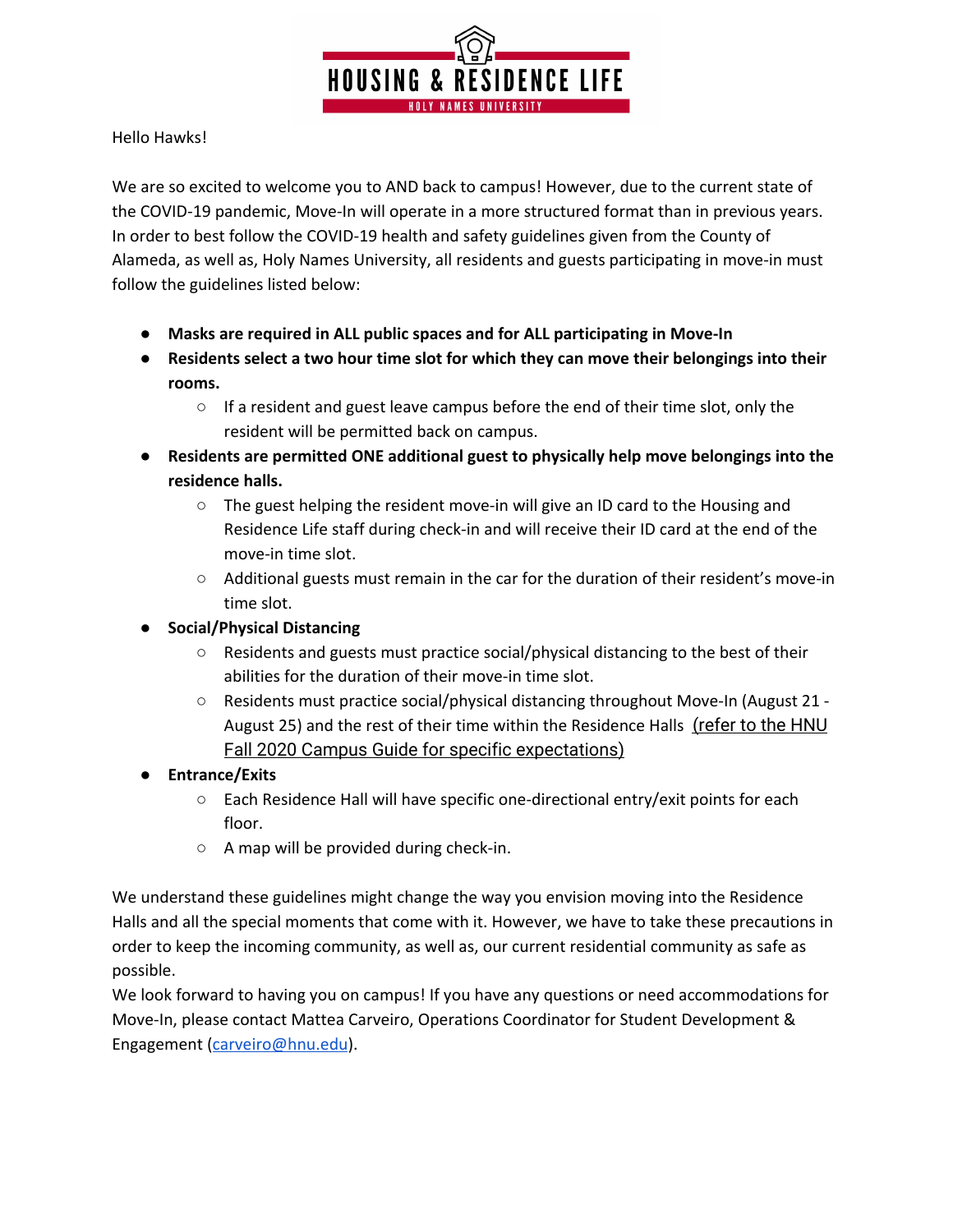

# **Move-In Road Map (Friday, August 21st - Sunday, August 23rd)**

### **1. Arriving at the Front Gate**

- a. Once they arrive at the Front Gate, everyone in the car will present their IDs
- b. Everyone will participate in a COVID-19 screening (i.e. temperature check, contact tracing, ect).

#### **2. VCPA Lot**

- a. Welcome! A member of the Housing & Residence Life staff will greet you at the VCPA lot.
- b. Residents will be asked:
	- i. Name
	- ii. Move-in time slot
- c. **If the resident arrived at the correct move-in time slot**, they will be directed to the Dunn Parking lot.
- d. **If the resident arrives early,** they will be asked to park in the VCPA lot and wait until their appropriate move-in time slot.
	- i. Residents will be allowed to leave and return at their appropriate time slot.
- e. **If the resident arrives late,** they can decide if they want to move-in with the time remaining or choose a different time slot.
	- i. If residents arrive with only **45 minutes remaining,** they will be assigned a new move-in time.

#### **3. Dunn Lot**

- a. Residents will be able to park in Dunn and Dunn Upper Lot.
	- i. Every two parking spaces will be blocked off to promote physical distancing.

## **4. Check-in**

- a. Residents will sign for their keys in front of Dunn Hall
	- i. One additional person helping the resident move will give their ID to a member of the Housing & Residence Life staff and receive their ID once the resident is done moving in or the duration of the time slot has expired.
- b. A map of specific moving entry/exit points for each building and floor will be provided at check-in.

## **5. Wrapping up**

- a. Residents/guests are allowed to leave campus during their move-in time slot, however, only the resident will be permitted back on campus
- b. ALL participating must follow social/physical distancing before, during, and after move-in.

## **Monday, August 24th - Tuesday, August 25th**

1. Residents will check-in at the Housing Front Desk located in Feehan Hall